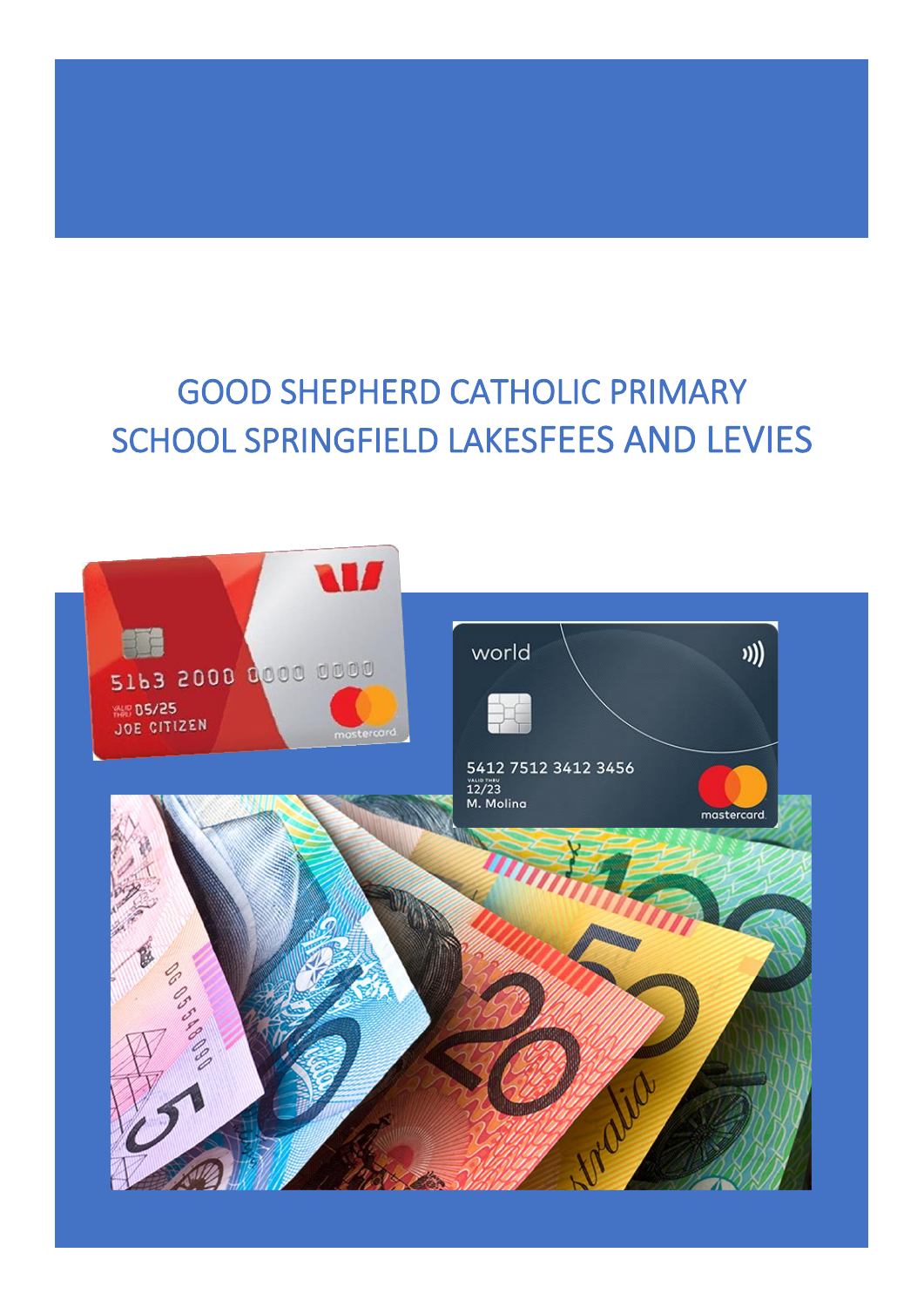

## **SCHOOL FEE POLICY**

Good Shepherd Catholic Primary School Springfield Lakes exists to be open and accessible to all families who seek the Christian values promoted by the school. Good Shepherds Catholic Primary School's strong Catholic identity is a defining feature of the school and as such all families must support and contribute to the Catholic ethos and Good Shepherd's Way of Being Community. Families of other faiths are welcomed into our school community.

## **Good Shepherd's Mercy Values**

Good Shepherd is committed to ensure that our education and all areas in which our staff minister and our community aspire to, being mercy to others, are based on the Mercy Tradition which holds the following values:

- **Mercy:** We act compassionately and courageously, open to others and to their needs, nurturing hope and joy.
- **Hospitality**: we create a community where all feel welcome, through openness to people, ideas and challenges
- **Acceptance:** We embrace unconditionally the uniqueness and diversity of people, fostering quality and fairness in relationships.
- **Excellence:** We are committed to quality, continuous learning and improvement.
- **Dignity:** We treat all people with respect, accepting their right to spiritual, emotional and physical safety and care.
- **Empowerment:** We assist and advocate passionately for and with people, enabling them to make life enhancing choices and to gain control over life shaping decisions.
- **Integrity:** We act ethically, justly and honestly to all including an appreciation for ecology.

*Jesus, The Good Shepherd,* is a sign of the covenant between staff and the learners placed in our care. Together, we are called to lead the learners, to the love and knowledge of God's own Covenant, united with the "*birth gifts"* that we bring to Good Shepherd's community. Parents/Carers are welcomed to share their "*birth gifts'* and support the school through the payment of fees and levies.

## **Fees and Levies**

Fees and Levies collected at Good Shepherd Catholic Primary School are used for the following purposes which are aligned to the Vision and Mission of the Good Shepherd Catholic Primary School:

- Provide teaching, administrative, classroom support and facilities
- Provide essential resources, materials, facilities and equipment
- Assist with providing activities such as excursions
- Support the Good Shepherd Catholic Primary School building program
- Maintain buildings, grounds and other facilities

The Good Shepherd Catholic Primary School charges a "Parent and Community Levy" to support the initiatives of the parents and community within the school.

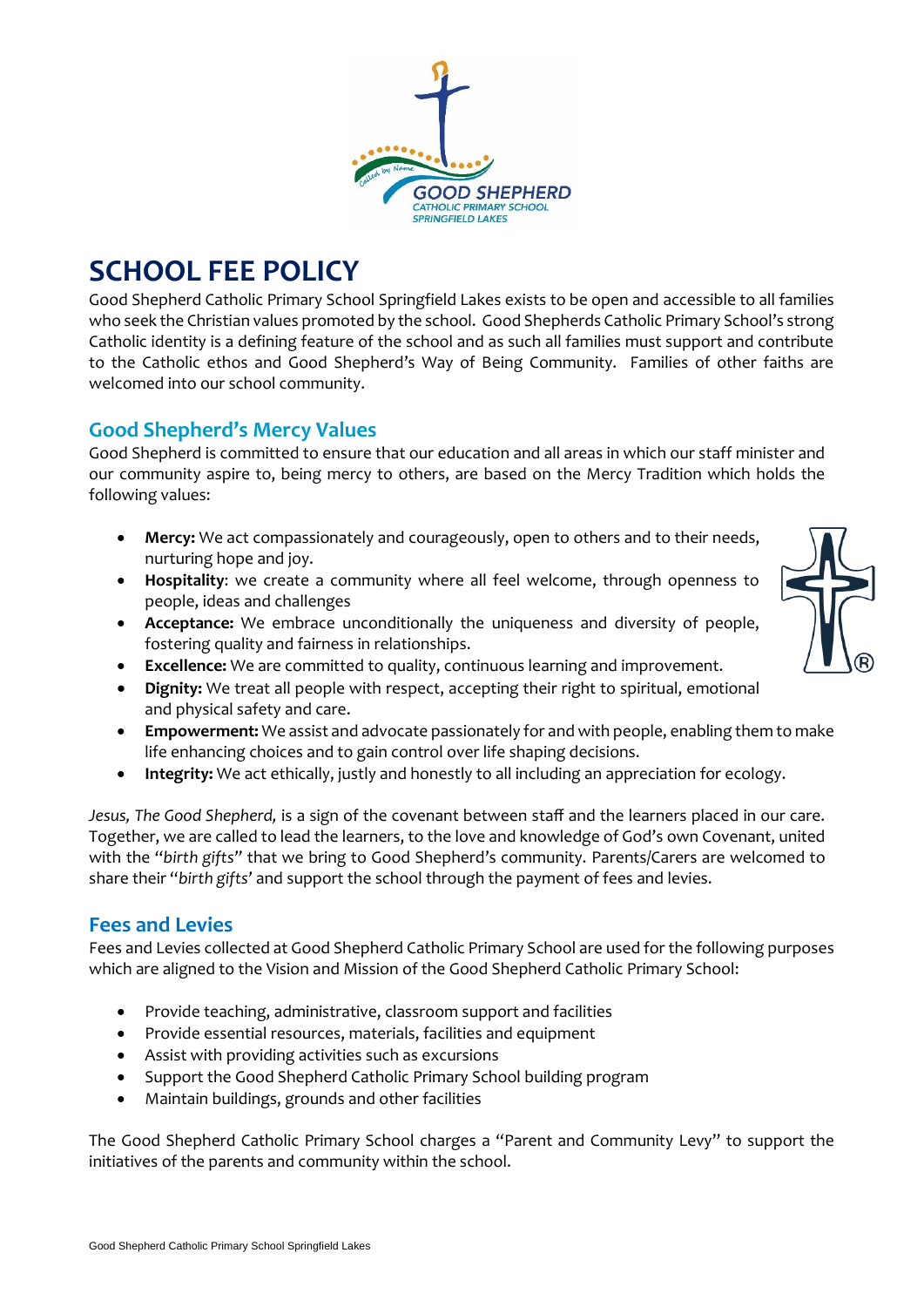For those families experiencing short or long-term genuine inability to pay fees, we are committed to providing support to ensure that enrolment is not compromised. Please contact the Principal for further information concerning the concession application process.

## **School Fee and Levy Collection Process**

- 1. School fees and levies are charged on a term basis during the first week of the term in accordance with the School Fees and Levies Schedule (available on our website).
- 2. Fees are due to be paid within 14 days of the issue of the Statement of Fees and Levies. The due date will be noted on the statement.
- 3. Where a parent/guardian believes financial circumstances have arisen that will prevent or delay the payment of the school fee account, a variety of options are available:

#### **a. Extension of Time**

If an extension is required, please contact the school finance office prior to the due date.

**b. Payment Plans** Payment of the school fee and levy account by regular instalments. All payment plans must ensure that the account is cleared by the last day of the school year or as negotiated with the Principal.

#### **c. Fee Concessions**

In cases of financial hardship an application may be made for a fee concession.

- (i) Concession applications are accepted at the commencement of each year or at any point imitated by the family. Concessions are issued for a maximum period of 12 months within a calendar year. Consideration for a subsequent 12-month period will require a new application.
- (ii) A compassionate and just approach under the mission and values of Brisbane Catholic Education and Good Shepherd Catholic Primary School is used when reviewing applications. The same process is adopted by all Brisbane Catholic Education school for assessing eligibility.
- (iii) Concession application forms are available at the school finance office.
- (iv) All matters are dealt with on a confidential basis.

#### 4. Recovery of Unpaid Fees

In fairness to families who pay their school fees regularly and on time, school will follow up all overdue school fee accounts.

- a. A reminder statement/notice/letter will be issued within 7 days to any family who has not settled their school fee account by the due date where a payment plan or other arrangements are not in place.
- b. If payment or a suitable response is not received within 7 days of the reminder statement, contact with the parent will be made via telephone, mail or email.
- c. If after two weeks from this second reminder satisfactory arrangements have not been reached, the account may be sent to the college Debt Collection agency. In serious cases, where there is clear capacity to pay outstanding fees, legal options may be pursued by the school.
- d. Legal costs, direct debit rejection fees and any debt collection costs or other costs incurred will be at the family's expense.